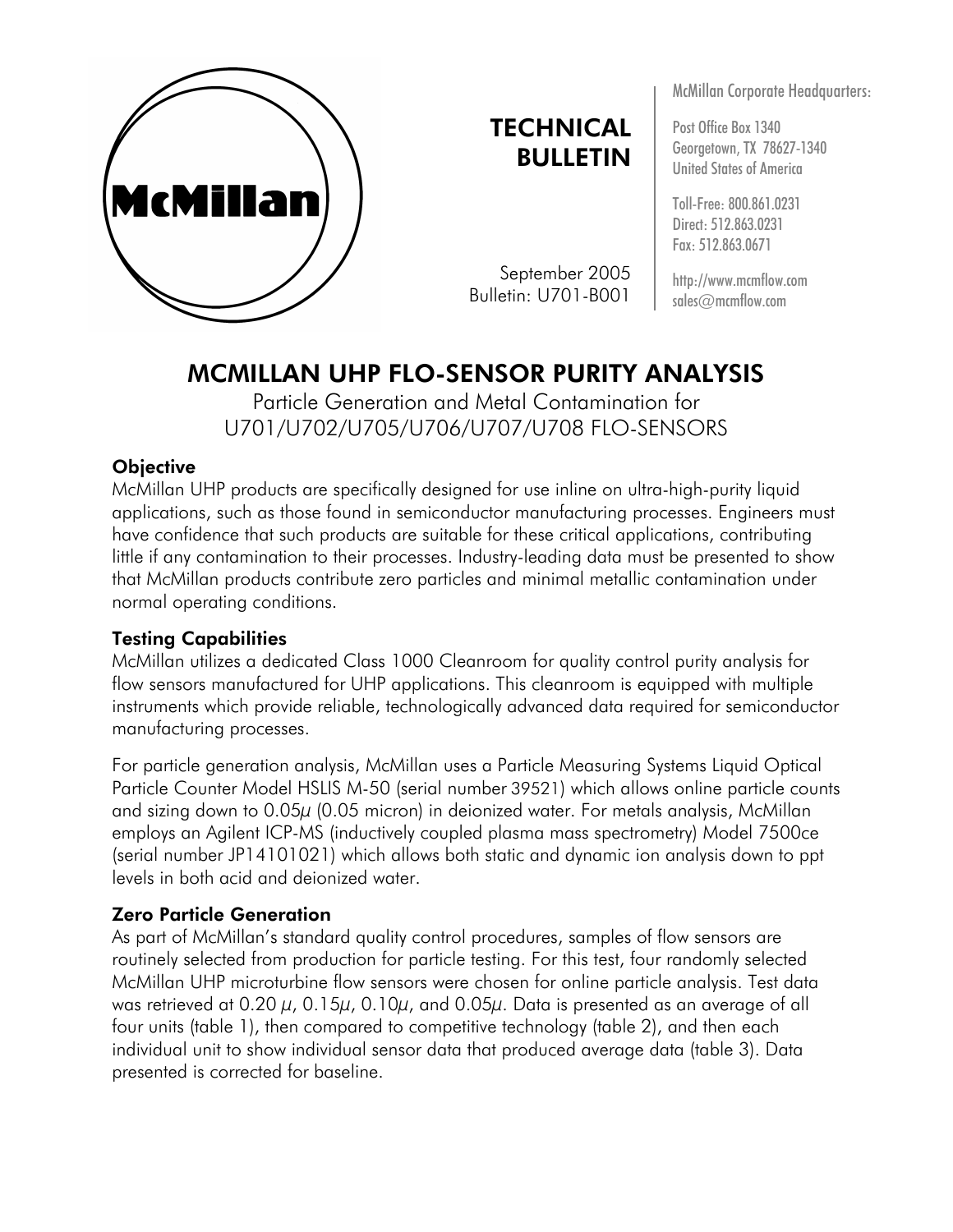

#### TABLE 1: AVERAGED DATA FROM FOUR (4) MCMILLAN FLO-SENSORS

TABLE 2: MCMILLAN DATA VS. COMPETITOR'S DATA\*

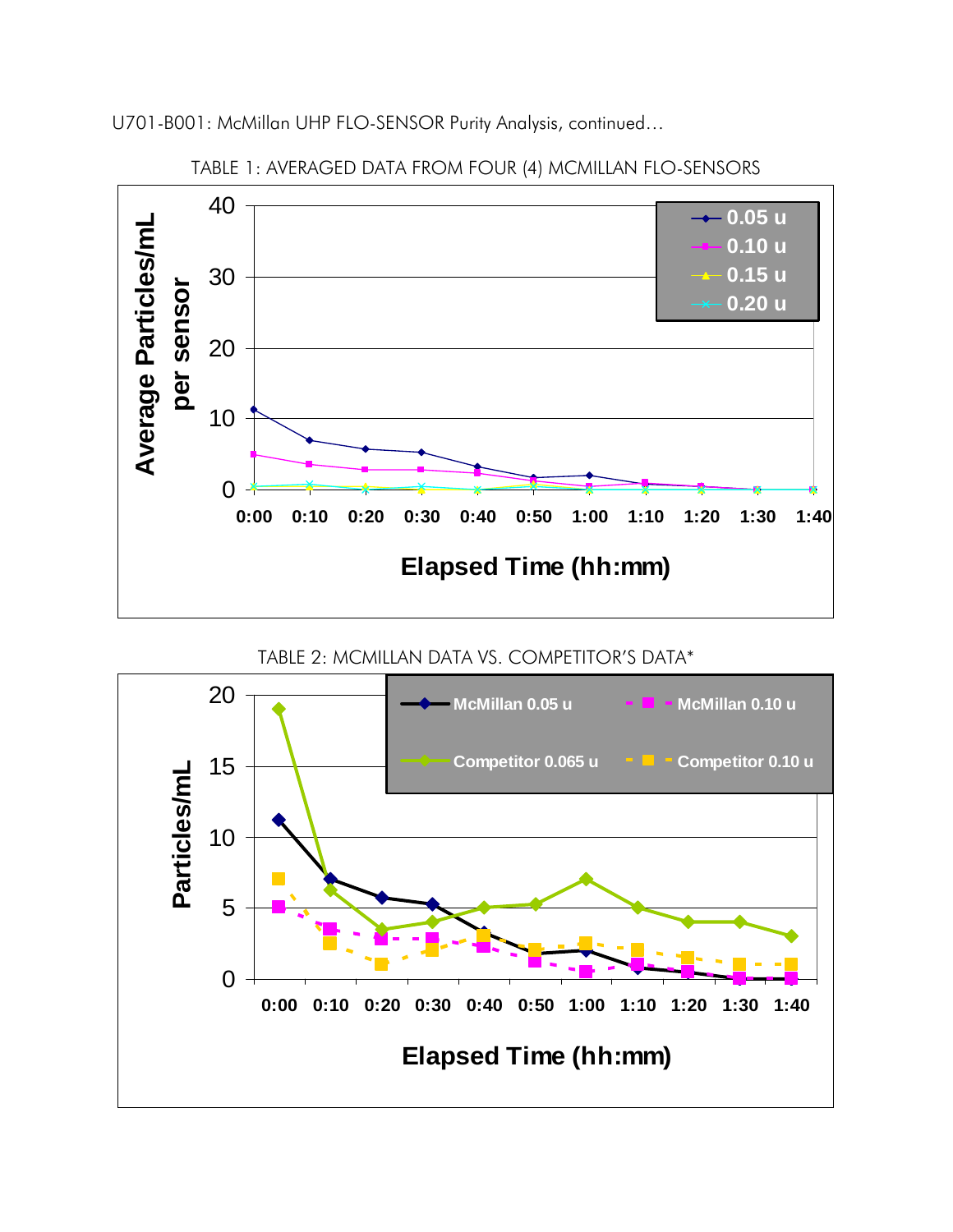

\* Competitor data in table 2 was taken from a differential-pressure based flow sensor recommended by its manufacturer for UHP applications. Note that 0.05  $\mu$  data was not available for competitive product, so 0.065  $\mu$  data was substituted. Data at 0.065  $\mu$ typically registers less particles than tests run at 0.05 μ. The McMillan product was tested at 0.05 μ. Reference Entegris, bulletin 3962- 1626MAX-0204. Entegris is a registered trademark of Entegris, Inc. Any data presented is approximate and based on representations made by this specific bulletin as provided by Entegris as of the date of this bulletin. Test methods may vary from manufacturer to manufacturer and customers should perform their own analysis rather than relying on this report.

#### Minimal Ionic Contamination

As part of McMillan's standard quality control procedures, flow sensors are routinely selected from production for metallic extraction testing. Four randomly chosen lots of McMillan UHP microturbine flow sensors were chosen for ICP-MS analysis of metals. Lots 1 & 2 each consisted of two flow sensors connected in series, and were tested dynamically with ultrapure deionized water samples. Lots 3 & 4 each consisted of five flow sensors connected in series, and were tested dynamically with a solution of  $2\%$  HNO<sub>3</sub> and 0.2% HF. All data on table 4 is reported in parts per billion (ppb) and is corrected for baseline. In addition, for some elements, a third party test lab contributed data.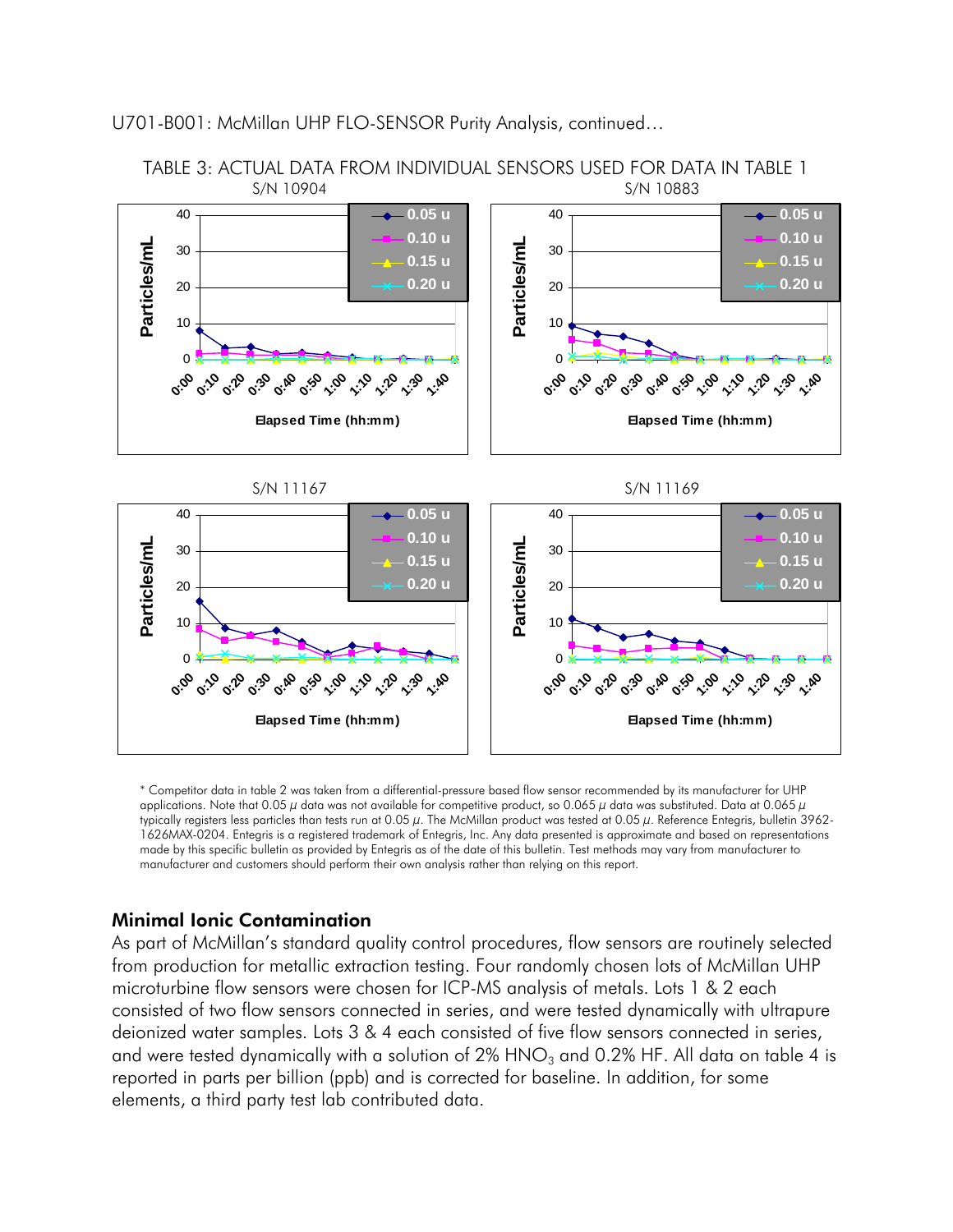|                |                                         |            | ILI VIILD III II D            |              |              |
|----------------|-----------------------------------------|------------|-------------------------------|--------------|--------------|
| <b>ELEMENT</b> | <b>Detection Limit,</b><br>$H2O$ (Acid) |            | Lot 1 $(H_2O)$ Lot 2 $(H_2O)$ | Lot 3 (Acid) | Lot 4 (Acid) |
| Ag             | ≤0.001 (≤0.01)                          | $***$      | $***$                         | $***$        | $***$        |
| $\mathsf{A}$   | ≤0.003 (≤0.09)                          | $***$      | $***$                         | $***$        | $***$        |
| As             | ≤0.005 (≤0.005)                         | $***$      | $***$                         | $***$        | $***$        |
| Au             | ≤0.001 (≤0.001)                         | $***$      | $***$                         | $***$        | $***$        |
| $\mathsf B$    | $\leq 0.05$                             | $***$      | $***$                         |              |              |
| Ba             | ≤0.001 (≤0.004)                         | $***$      | $***$                         | $***$        | $***$        |
| Be             | $\leq$ 0.003 ( $\leq$ 0.003)            | $***$      | $***$                         | $***$        | $***$        |
| Bi             | ≤ $0.001$                               | $***$      | $***$                         |              |              |
| Ca             | ≤0.12 (≤0.12)                           | $***$      | $***$                         | $**$         | $***$        |
| Cd             | ≤0.001 (≤0.001)                         | $***$      | $***$                         | $***$        | $***$        |
| Ce             | ≤ $0.001$                               | $***$      | $***$                         |              |              |
| Co             | ≤0.001 (≤0.001)                         | $***$      | $***$                         | $***$        | $***$        |
| Cr             | ≤0.004 (≤0.13)                          | $***$      | $***$                         | $***$        | $***$        |
| Cs             | $\leq 0.001$ ( $\leq 0.001$ )           | $***$      | $***$                         | $***$        | $***$        |
| Cu             | $\leq$ 0.003 ( $\leq$ 0.006)            | $***$      | $***$                         | $***$        | $***$        |
| Dy             | ≤0.001                                  | $***$      | $***$                         |              |              |
| Er             | ≤ $0.001$                               | $***$      | $***$                         |              |              |
| Eυ             | ≤ $0.001$                               | $***$      | $***$                         |              |              |
| Fe             | ≤0.02 (≤0.04)                           | $***$      | $***$                         | $***$        | $***$        |
| Ga             | ≤0.001 (≤0.001)                         | $***$      | $***$                         | $***$        | $***$        |
| Ge             | $\leq 0.003$                            | $***$      | $***$                         |              |              |
| Hf             | ≤0.001 (≤0.001)                         | $***$      | $***$                         | $***$        | $***$        |
| Hg             | $≤0.02$                                 | $***$      | $***$                         |              |              |
| Ho             | ≤0.001                                  | $***$      | $***$                         |              |              |
| $\ln$          | ≤ $0.001$                               | $***$      | $***$                         |              |              |
| $\mathsf{r}$   | $\leq$ 0.001( $\leq$ 0.001)             | $***$      | $***$                         | $***$        | $***$        |
| $\sf K$        | $\leq$ 0.1 $(\leq$ 0.1)                 | $***$      | $***$                         | $***$        | $***$        |
| La             | ≤0.001                                  | $***$      | $***$                         |              |              |
| Li             | ≤0.002 (≤0.015)                         | $***$      | $***$                         | $***$        | $***$        |
| Lu             | ≤ $0.001$                               | $***$      | $***$                         |              |              |
| Mg             | $\leq$ 0.002 ( $\leq$ 0.002)            | $***$      | $***$                         | $***$        | $***$        |
| Mn             | $\leq$ 0.002 ( $\leq$ 0.006)            | $***$      | $***$                         | $***$        | $***$        |
| Mo             | ≤ 0.004                                 | $***$      | $***$                         |              |              |
| Na             | ≤0.007 (≤0.1)                           | $***$      | $***$                         | $***$        | $***$        |
| Nb             | ≤ $0.001$                               | $***$      | $***$                         |              |              |
| Nd             | ≤ $0.001$                               | $***$      | $***$                         |              |              |
| Ni             | ≤0.004 (≤0.008)                         | $***$      | $***$                         | $***$        | $***$        |
| $\mathsf{Os}$  | $\leq 0.002$                            | $***$      | $***$                         |              |              |
| Pb             | ≤0.001 (≤0.001)                         | $***$      | $***$                         | $***$        | $***$        |
| Pd             | ≤0.001 (≤0.001)                         | $***$      | $***$                         | $***$        | $***$        |
| Pr             | ≤0.001                                  | $***$      | $***$                         |              |              |
| Pt             | ≤0.008 (≤0.008)                         | $\ast\ast$ | $***$                         | $***$        | $\ast\ast$   |

#### TABLE 4a: METALLIC EXTRACTION DATA FOR MCMILLAN UHP FLO-SENSORS REPORTED IN PPB

Table continued on next page…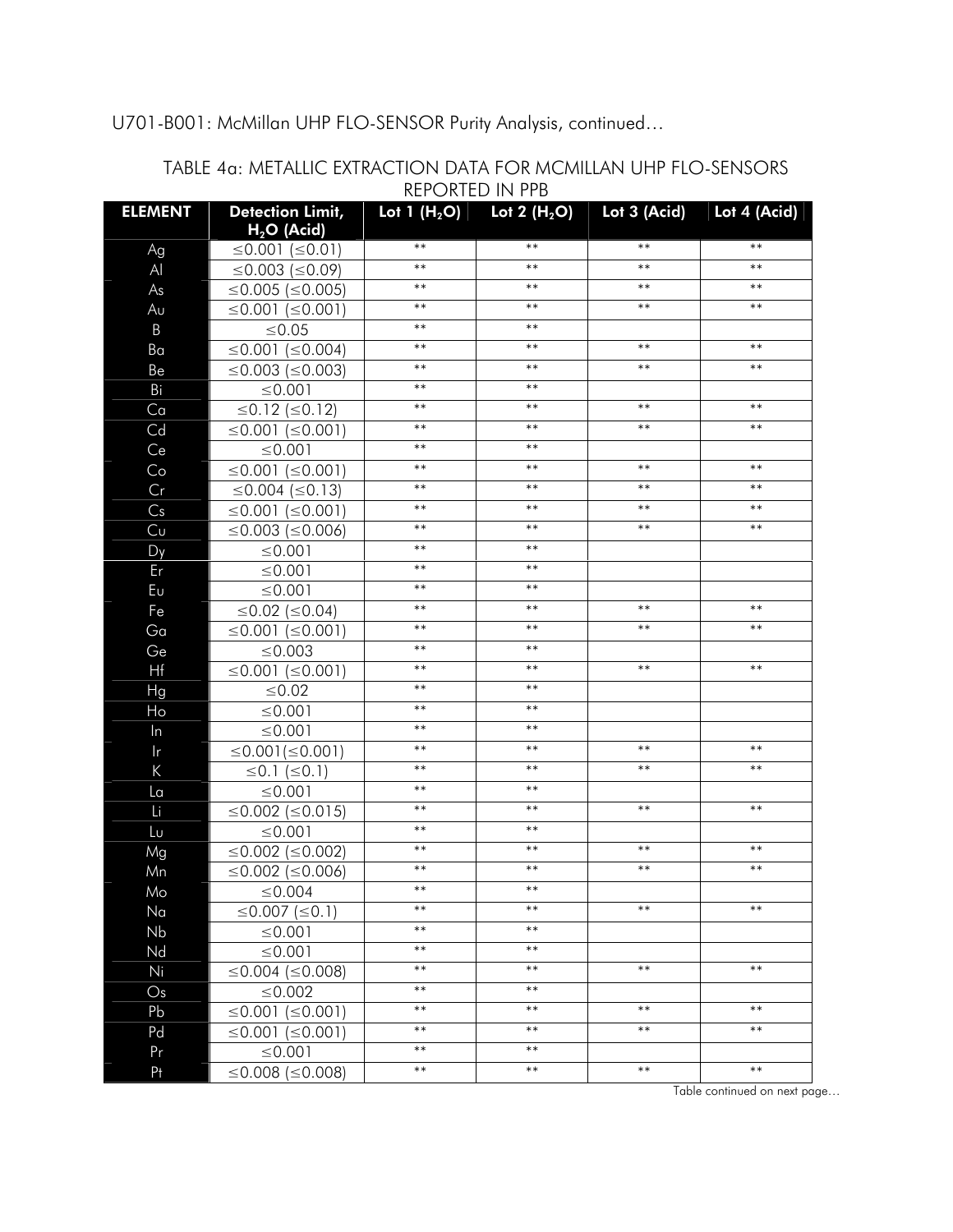| <b>ELEMENT</b> | Detection Limit, Lot 1 $(H_2O)$ Lot 2 $(H_2O)$ Lot 3 (Acid) Lot 4 (Acid) |       |       |       |       |
|----------------|--------------------------------------------------------------------------|-------|-------|-------|-------|
|                | $H2O$ (Acid)                                                             |       |       |       |       |
| Rb             | ≤0.001 (≤0.001)                                                          | $***$ | $***$ | $***$ | $***$ |
| Re             | $\leq$ 0.003                                                             | $***$ | $***$ |       |       |
| Rh             | ≤0.001 (≤0.001)                                                          | $***$ | $***$ | $***$ | $***$ |
| Rυ             | ≤0.001 (≤0.001)                                                          | $***$ | $***$ | $***$ | $***$ |
| S <sub>b</sub> | ≤0.002 (≤0.002)                                                          | $***$ | $***$ | $***$ | $***$ |
| Sc             | ${\leq}0.01$                                                             | $***$ | $***$ |       |       |
| Se             | ≤0.02 (≤0.02)                                                            | $***$ | $***$ | $***$ | $***$ |
| Si             | ≤0.5 (≤0.85)                                                             | $***$ | $***$ | $***$ | $***$ |
| Sm             | $\leq$ 0.002                                                             | $***$ | $***$ |       |       |
| S <sub>n</sub> | ≤0.004 (≤0.004)                                                          | $***$ | $***$ | $***$ | $***$ |
| Sr             | ≤0.001 (≤0.001)                                                          | $***$ | $***$ | $***$ | $***$ |
| Ta             | $\leq$ 0.004                                                             | $***$ | $***$ |       |       |
| Tb             | ≤0.001                                                                   | $***$ | $***$ |       |       |
| Te             | ≤0.005 (≤0.027)                                                          | $***$ | $***$ | $***$ | $***$ |
| Th             | $\leq 0.003$                                                             | $***$ | $***$ |       |       |
| Ti             | $\leq 0.002$                                                             | $***$ | $***$ |       |       |
| TI             | ≤0.006                                                                   | $***$ | $***$ |       |       |
| $\cup$         | $\leq 0.002$                                                             | $***$ | $***$ |       |       |
| $\vee$         | $\leq 0.003$                                                             | $***$ | $***$ |       |       |
| W              | ≤0.005                                                                   | $***$ | $***$ |       |       |
| Y              | ≤0.001                                                                   | $***$ | $***$ |       |       |
| Yb             | ≤0.001                                                                   | $***$ | $***$ |       |       |
| Zn             | ≤0.005                                                                   | $***$ | $***$ | $***$ | $***$ |
| Zr             | ≤0.005 (≤0.01)                                                           | $***$ | $***$ | $***$ | $***$ |

#### TABLE 4b: METALLIC EXTRACTION DATA FOR MCMILLAN UHP FLO-SENSORS REPORTED IN PPB

Blank results indicate element was not tested.

\*\* Results less than detectable limit.

### Additional Third Party Testing

A single, randomly chosen McMillan UHP FLO-SENSOR was submitted to an independent third-party test lab for anion, cation, and TOC testing. This data is represented in tables 5, 6 and 7 respectively. All tests were performed with deionized water.

| TABLE 5: ANION EXTRACTION DATA FOR MCMILLAN UHP FLO-SENSORS IN PPB |
|--------------------------------------------------------------------|
|--------------------------------------------------------------------|

| <b>ANION</b>        | <b>Detection Limit</b> | <b>Baseline</b> | <b>270 min</b> |
|---------------------|------------------------|-----------------|----------------|
|                     |                        |                 | leach          |
| Fluoride (F-)       | $\leq 0.1$             | $***$           | $***$          |
| Chloride (Cl-)      | $≤0.02$                | 0.05            | $***$          |
| Nitrite ( $NO2$ -)  | $\leq 0.02$            | $***$           | $***$          |
| Bromide (Br-)       | ≤ 0.02                 | $***$           | $***$          |
| Nitrate $(NO3-2)$   | $\leq 0.02$            | $***$           | $***$          |
| Phosphate $(PO4-2)$ | $≤0.02$                | $***$           | $***$          |
| Sulfate $(SO4-2)$   | $\leq 0.05$            | $***$           | $***$          |

\*\* Results less than detectable limit.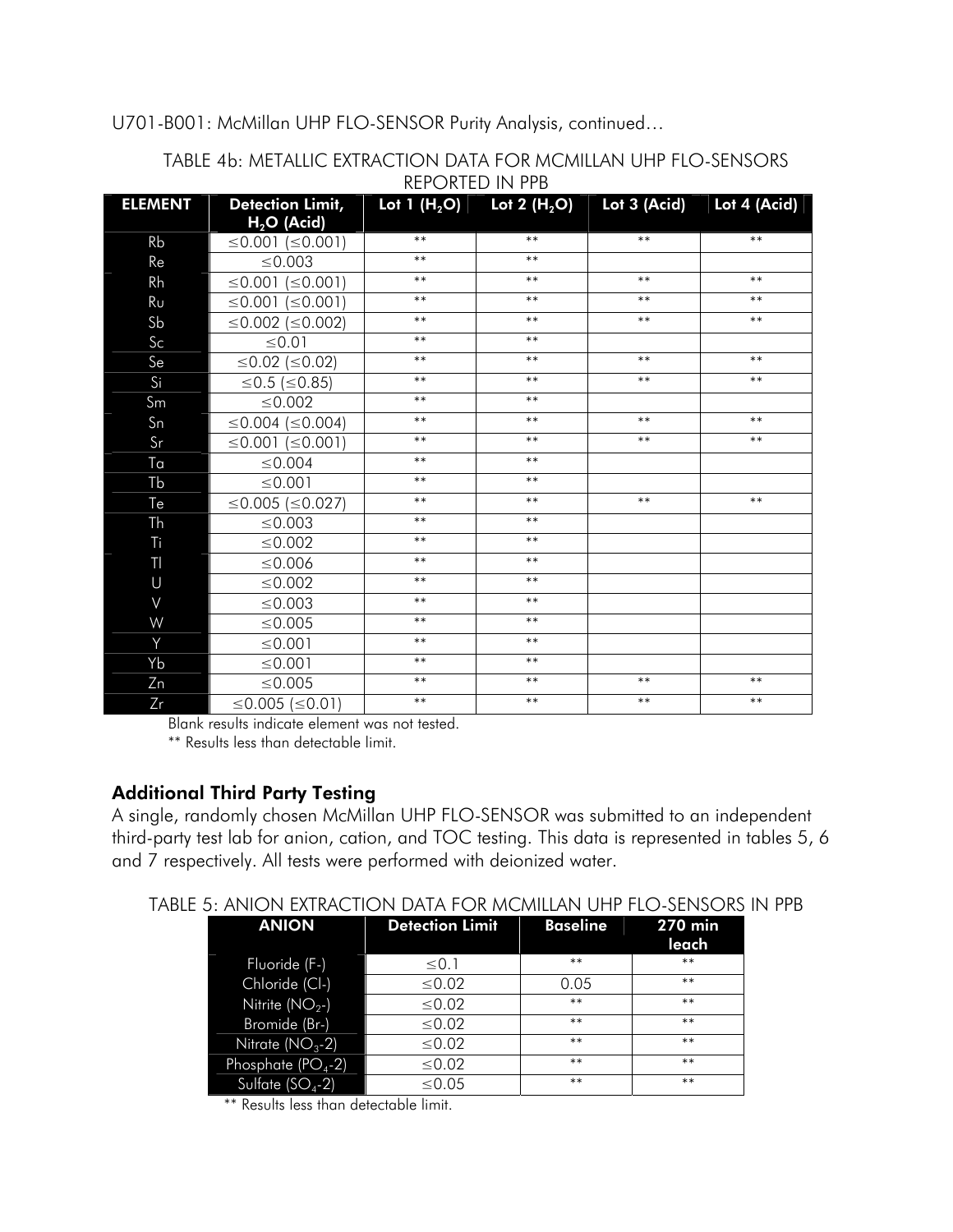# TABLE 6: CATION EXTRACTION DATA FOR MCMILLAN UHP FLO-SENSORS IN PPB

| <b>CATION</b>      | <b>Detection Limit</b> | <b>Baseline</b> | <b>270 min</b> |
|--------------------|------------------------|-----------------|----------------|
|                    |                        |                 | leach          |
| Lithium $(Li+)$    | ≤ $0.01$               | $***$           | $***$          |
| Sodium ( $Na+$ )   | ≤ $0.01$               | 0.01            | $***$          |
| Ammonium $(NH_4+)$ | ≤ $0.05$               | $***$           | $***$          |
| Potassium $(K+)$   | $\leq 0.02$            | $***$           | $***$          |
| Magnesium $(Mg+2)$ | $≤0.02$                | $***$           | $***$          |
| Calcium $(Ca+2)$   | $\leq 0.02$            | $***$           | $***$          |

\*\* Results less than detectable limit.

# TABLE 6: TOC EXTRACTION DATA FOR MCMILLAN UHP FLO-SENSORS REPORTED IN PPB